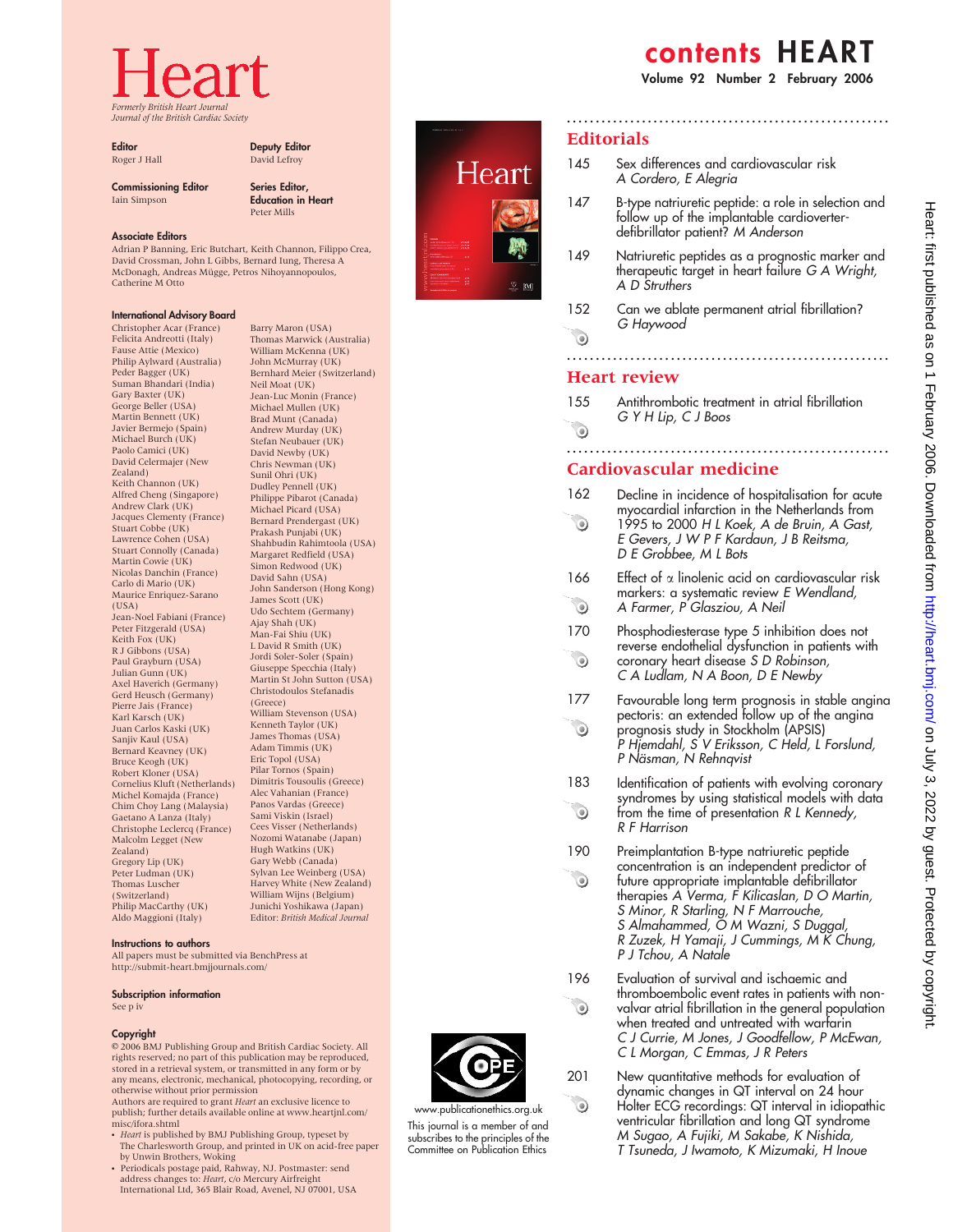- 208 Impaired coronary and myocardial flow in severe aortic stenosis is associated with  $\odot$ increased apoptosis: a transthoracic Doppler and myocardial contrast echocardiography study L Galiuto, M Lotrionte, F Crea, A Anselmi, G G L Biondi-Zoccai, F De Giorgio, A Baldi, F Baldi, G Possati, M Gaudino, G W Vetrovec, A Abbate
- 213 Improved quantification of left ventricular mass based on endocardial and epicardial  $\odot$ surface detection with real time three dimensional echocardiography E G Caiani, C Corsi, L Sugeng, P MacEneaney, L Weinert, V Mor-Avi, R M Lang
- 220 Effect of inhaled sulphur dioxide and carbon particles on heart rate variability and  $\odot$ markers of inflammation and coagulation
- in human subjects H C Routledge, S Manney, R M Harrison, J G Ayres, J N Townend 228 Alteration of proximal aorta biophysical
- properties in patients with end stage renal  $\odot$ disease A P Patrianakos, D N Karakitsos, E de Groot, F I Parthenakis, E K Daphnis, P E Vardas

...................................................

## Interventional cardiology and surgery

- 233 Catheter ablation of permanent atrial fibrillation: medium term results M J Earley,  $\odot$ D J R Abrams, A D Staniforth, S C Sporton, R J Schilling
- 239 Long term prognostic value of myocardial viability and ischaemia during dobutamine  $\odot$ stress echocardiography in patients with ischaemic cardiomyopathy undergoing coronary revascularisation V Rizzello, D Poldermans, A F L Schinkel, E Biagini, E Boersma, A Elhendy, F B Sozzi, A Maat, F Crea, J R T C Roelandt, J J Bax

...................................................

### Basic research

- 245 Breakable stent for interventions in infants and neonates: an animal study and  $\odot$ histopathological findings M Sigler,
- K Schneider, M Meissler, K König, M B E Schneider ...................................................
- Scientific letters
- 249 Novel anti-inflammatory effect of statins:<br>reduction of CD4<sup>+</sup>CD28<sup>null</sup> T lymphocyte frequency in patients with unstable angina S Brugaletta, L M Biasucci, M Pinnelli, G Biondi-Zoccai, G Di Giannuario, G Trotta, G Liuzzo, F Crea
- 251 Randomised comparison of manual compression repair versus ultrasound guided compression repair of postcatheterisation femoral

pseudoaneurysms M Paschalidis, W Theiss, K Kölling, R Busch, A Schömig

- 253 Progenitor cell mobilisation in patients with acute and chronic coronary artery disease A Gaspardone, F Menghini, V Mazzuca, O Skossyreva, G Barbato, P de Fabritiis
- 255 Relation between severity of left ventricular systolic dysfunction and repolarisation abnormalities on the surface ECG: a report from the Euro heart failure survey P Velavan, NK Khan, A S Rigby, K Goode, M Komajda, F Follath, K Swedberg, H Madeira, A L Clark, J G F Cleland
- 257 Triggering of acute coronary syndromes after a chemical plant explosion J-B Ruidavets, S Paterniti, V Bongard, M Giroux, S Cassadou, J Ferrières
- 259 Fasting hypertriglyceridaemia increases carotid intima–media thickness and impairs coronary microvascular functions in non-obese middle aged women but not in men D Erdogan, H Gullu, M Caliskan, O Ciftci, S Topcu Baycan, M Bilgi, T Ulus, S Kulaksizoglu, H Muderrisoglu
- 261 Impact of cinematic viewing on endothelial function M Miller, C Mangano, Y Park, R Goel, G D Plotnick, R A Vogel
- 263 Magnetic resonance imaging of the brain and haematological profile in adult cyanotic congenital heart disease without stroke H Horigome, N Iwasaki, I Anno, S Kurachi, K Kurachi

...................................................

### Education in Heart

- 266 Catheter and surgical ablation of atrial fibrillation Mark J Earley, Richard J Schilling
- 275 Mitral valve repair: better than replacement J'M Ferrão de Oliveira, Manuel J Antunes
- 282 Cardiac sarcoidosis Abdul R Doughan, Byron R Williams

### Miscellanea

146 Stamps in cardiology: Millennium stamps M K Davies, A Hollman

...................................................

- 154 Images in cardiology: Left ventricular pseudoaneurysm complicating acute myocardial infarction: improved diagnosis by real time three dimensional echocardiography X Freixa, M Sitges, C Pare´
- 165 Images in cardiology: Use of magnetic resonance imaging in the diagnosis of aneurysm of fossa ovalis A Sonlleva, P Robles, J Parra